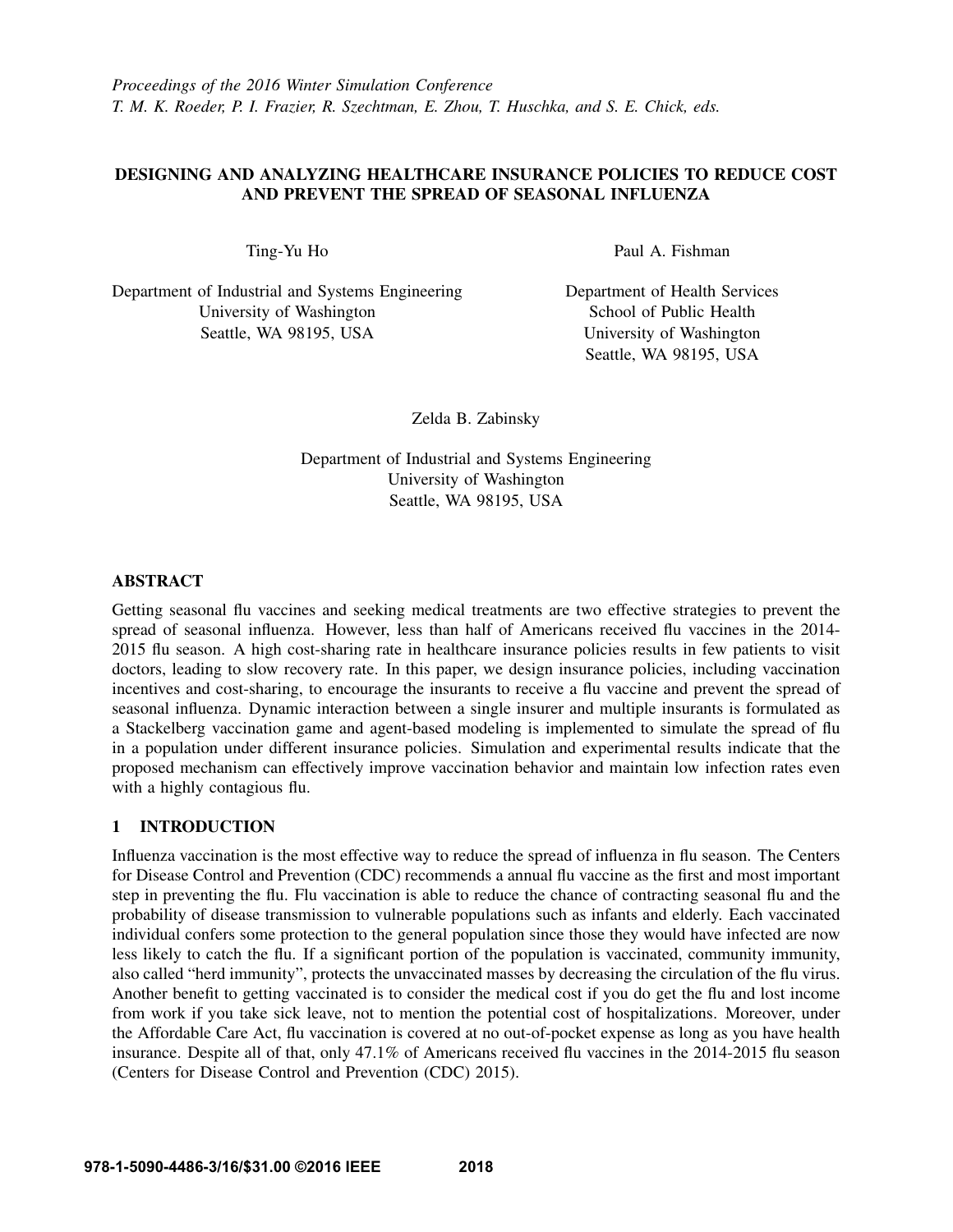Once being infected, the CDC recommends a doctor visit. Medical treatments like antiviral drugs can be used to treat the flu and further prevent influenza spreading (Goldman and Joyce 2007). Increased out-of-pocket expenses (known as "cost-sharing") for an insurant are associated with lower rates of drug treatments; on the other hand, lower cost-sharing will result in a lower vaccination rate because of the relatively low medical cost. That is, an insurant tends to go to a doctor once being infected instead of receiving flu vaccines in advance, leading to exorbitant medical costs for a healthcare insurance company or public payer. Therefore, in order to prevent influenza spreading, a mechanism between the insurer/public payer (e.g., Medicare or Medicaid) and the insurant is needed to allow the insurer/public payer to set a reasonable cost-sharing policy while improving the vaccination coverage rate.

In this paper, we propose a mechanism to aid in preventing the spread of seasonal influenza for a single insurer and multiple insurants that enables the health insurer to provide incentives for the vaccine and set an appropriate cost-sharing rate. In the past decades, there is an extensive literature studying how to simulate the spread of influenza and promote vaccination policy with analysis of game theory. However, most of the extant literature considers only an individual's perspective or decision making. Model-based analysis of vaccination and certain theories have often suggested that eradicating an infectious disease which is preventable by adopting a vaccine is difficult or impossible (Bauch and Earn 2004; Galvani et al. 2007; Barrett 2007; Vardavas et al. 2007). Stone et al. (2000) analyzed the rational of a compulsory vaccination strategy in the SIR (Susceptible-Infectious-Recovered) model using measles infection as an example. Schimit and Monteiro (2011) studied the effect of an immunization program promoted by the government against the propagation of a contagious infection. Bauch et al. (2003) concentrated on smallpox and studied the conflict between self-interest and group interest. Reluga and Galvani (2011) applied the proposed general approach for population game to various simple vaccination games. Fu et al. (2010) studied the roles of individual imitation behavior and population structure in vaccination. Not only has the prior research focused on the individual, not including the cost for the healthcare insurance, but it has not addressed the populations' behaviors once implemented. We use Agent-Based Modeling (ABM) coupled with a game-theoretic method, to capture these effects.

The CDC encourages incentives for flu vaccination uptake to increase participation of vaccination, such as offering vaccine at low cost or providing refreshments at the clinic. In addition, Vardavas et al. (2007) found that severe epidemics are unable to be prevented unless vaccination incentives are offered and Betsch et al. (2015) suggested that adding incentives is an effective intervention to overcome hesitancy to get vaccinated. Incentives, either rewards or punishments, associated with vaccination decisions have been shown to significantly improve vaccination rate. Bronchetti et al. (2015) showed that college students were more willing to get a flu vaccine when offered a US\$20 reward (19% vs. 9%). Another possibility to change incentives is to reduce costs. Briss et al. (2000) prevented convincing evidence that reducing out-of-pocket costs improve vaccination coverage in children, adolescents, and adults. Francis (2004) explored the conditions under which the free-rider problem can actually be overcome without compulsory vaccination, through the use of taxes and subsidies. Chapman et al. (2012) conducted a game-theory experiment to examine the effect of payout structure on individual vaccination.

Medical treatment, e.g., antiviral drugs prescribed by doctors, can be a second-line of defense against the spread of seasonal flu. Medical treatments are able to prevent serious flu complications and shorten the flu time. However, a high cost-sharing policy in healthcare insurance may reduce the chance that individuals will make a doctor visit. Cost sharing in healthcare insurance is used to change the utilization of services or prescription drugs for the enrollee of public or private health insurance schemes. The introduction of cost sharing will decrease the utilization of most kinds of medical services and different levels of cost sharing could bring different extents of health services utilization. Goldman and Joyce (2007) showed that increased cost sharing in healthcare insurance is associated with lower rates of drug treatment, poorer adherence among existing patients, and more interruption of continuation of therapy.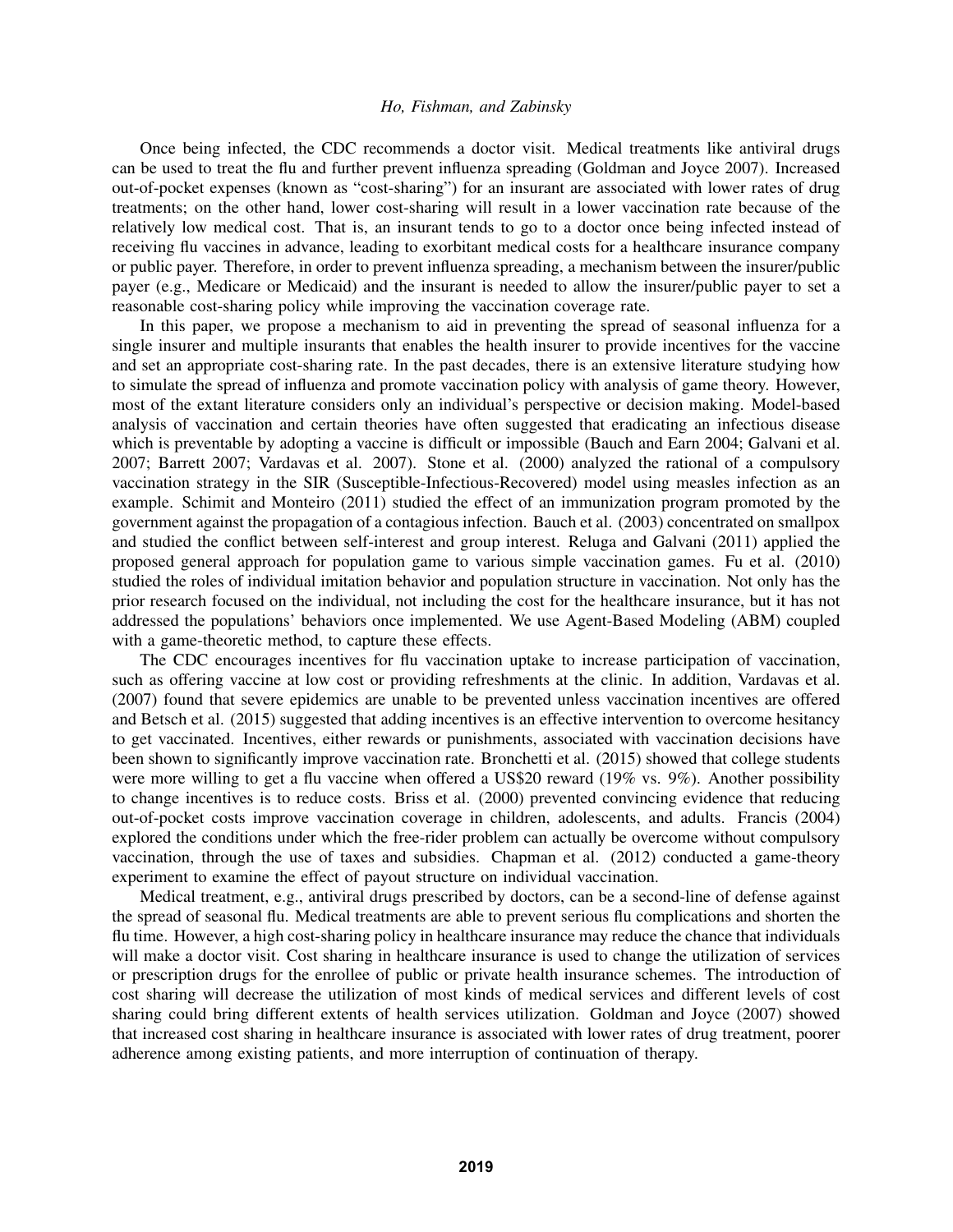Under the seasonal influenza prevention mechanism proposed in this paper, two incentive-based healthcare policies, reimbursement and cost-sharing, are used to decrease the infectious population. The insurer first announces the healthcare policies before the flu season and each insurant decides whether or not to receive a vaccination and whether or not to receive treatment once getting flu. In the proposed mechanism, we consider not only the self-interest behavior of each individual insurant, but also the cost-reduction behavior of the insurer. The individual-level model of the insurant is characterized by his/her own attributes (e.g., income) that s/he considers when making the vaccination decision. The insurer decides on the reimbursement and cost-sharing policies by maximizing utility in a Stackelberg Vaccination Game (SVG). The agent-based simulation model couples the individual decision making model with a population-level model with dynamic spreading of influenza. The contributions of this paper are in the following aspects: (1) we design an incentive-based mechanism that aims to decrease the flu-infected population; (2) we model the interaction behavior between the insurer and insurants, i.e., vaccination behavior of insurant and cost-sharing and reimbursement setting behaviors of the insurer, as a SVG; (3) we develop an ABM and present simulation results for optimal incentive-based policies for the insurer and vaccination and infection rates for the insurants among population.

The structure of this paper is as follows. The problem description with the mechanism design is described in Section 2. The agent-based modeling and formulations of decision problems for the insurer and the insurants in the proposed mechanism are presented in Section 3. Section 4 shows results from the ABM simulation and experiments. Conclusions are discussed in Section 5.

### 2 PROBLEM DESCRIPTION

The proposed influenza prevention mechanism is illustrated in Figure 1. In the mechanism, the insurer takes the risk of high medication cost from the infected insurant in the flu season. In order to reduce the high cost of medical treatment caused by the spread of influenza, the insurer adopts two incentive-based healthcare policies: the first is to provide reimbursement to drugstores/pharmacy chains and clinics, and the second is to adjust the cost-sharing rate for seeking appropriate medical attention. Cost-sharing is the extra out-of-pocket expense paid by insurant if he/she goes to the doctor because of infection. The drugstores/pharmacy chains offer the insurant incentives (e.g., coupons or goods on a non-pharmacy purchase) for early vaccinations according to received reimbursement. The incentive is determined by cost of flu vaccines, administrative cost, and the reimbursement provided by the insurer. For simplicity, we assume drugstores/pharmacy chains/clinics offer flu vaccines for social responsibility and gain no profit, i.e., incentive offering to insurants equals the reimbursement minus cost of flu vaccines and administrative cost. For insurants, they determine whether or not to receive a vaccination based on their personal income, the inconvenience cost of receiving a vaccination, the incentive provided by drugstores/pharmacy chains/clinics, cost-sharing rate, direct infection cost (e.g., healthcare expenses), indirect infection cost (e.g., lost productivity and the possibility of pain or morality). Note that in this mechanism, the insurants take actions after the insurer announces healthcare policies. At each time step during the flu season, an individual insurant will receive the flu vaccine only if the expected utility for vaccinating exceeds the expected utility for not vaccinating. Similarly, an infectious insurant will seek a medical treatment only if the expected utility for seeking a medical treatment exceeds the expected utility for not seeking at each time step.

In this paper, the following assumptions are made. We assume that the vaccine is free to all insurants since the Affordable Care Act requires everyone to have healthcare insurance and flu vaccinations are covered at no out-of-pocket cost; therefore, everyone in the game is assumed to have healthcare insurance. In addition, for the insurants, we further assume that all infected insurants are able to determine whether or not to receive medical attention. For drugstores/pharmacy chains, unlimited supplies of the vaccine are available. For simplicity, here we assume that a vaccinated insurant grants perfect immunity from the seasonal flu so that all insurants do not perceive any risk from vaccination.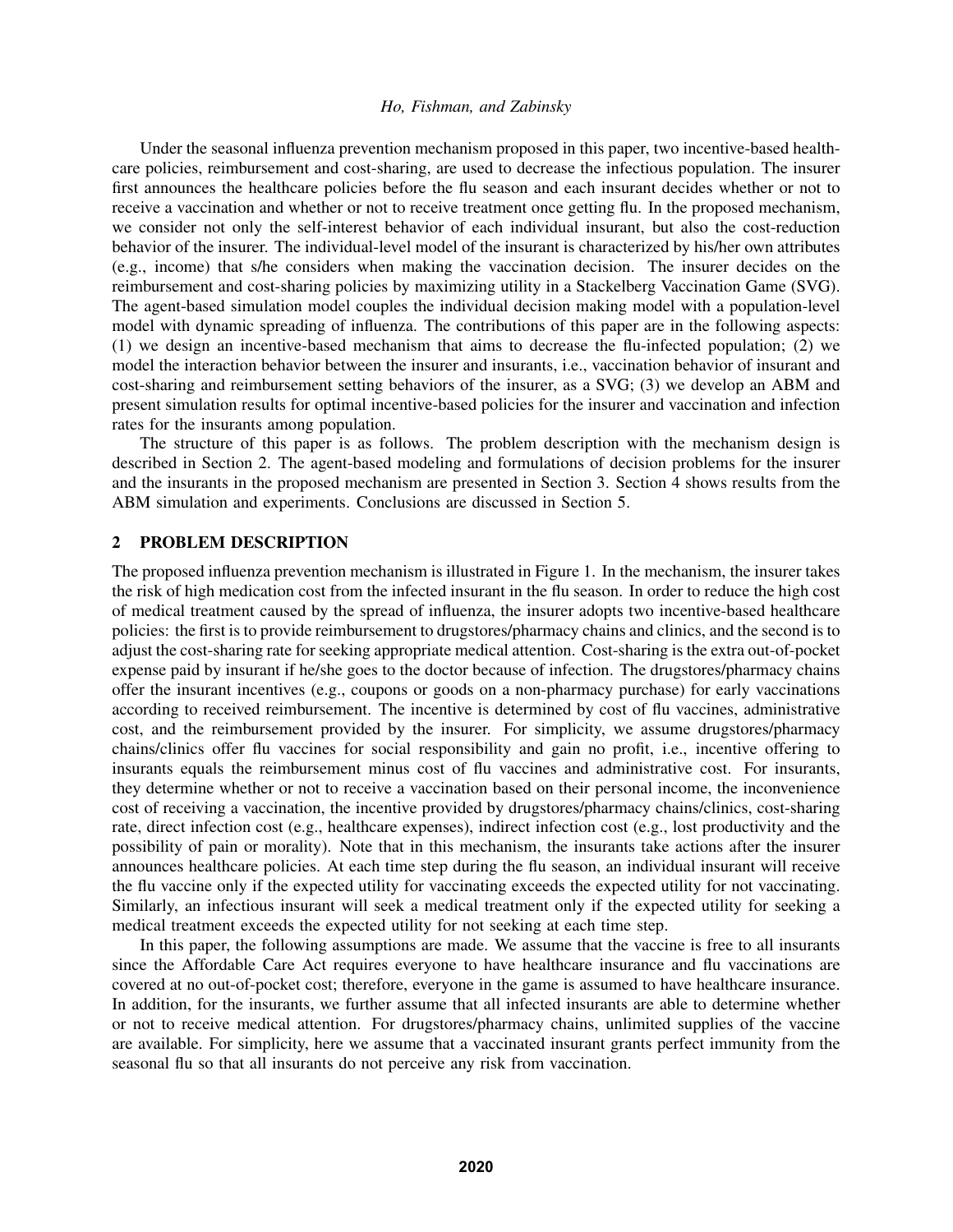



Figure 1: Interactions between a single insurer and insurants under designed mechanism.

# 3 AGENT-BASED MODELING AND PROBLEM FORMULATION

To examine the effect of healthcare insurance policies and understand the spread of seasonal flu, an ABM is designed in Section 3.1. For each insurant, the decision to receive a flu vaccine is determined by his/her expected utility; meanwhile the decision for the insurer is the reimbursement for vaccination and cost-sharing rate for medical treatment. The optimal insurance policies maximize the insurer's total utility while considering the social benefit, i.e., public health. The problems of the insurants and the insurer are formulated in Section 3.2.

# 3.1 Agent-based Modeling

ABM is one approach to model and predict the pattern of different communicable diseases through a population. It is also an individual-based simulation approach, but it is capable of allowing the behaviors and interactions between autonomous agents to influence the whole effects on the modeling population. ABM consists of a population of individual actors called agents, a non-agent environment, and a set of learning rules or adaptive processes. Each individual agent in ABM collects information from its surroundings or neighbors and uses the information to determine how to act. ABM has been widely employed for highly infectious disease studies due to its advanced capability of tracking the movement of an infectious disease and the interaction among infectious and susceptible individuals in a community located in a network, and addressing the naturally stochastic nature of the infectious process. The potentials that ABM possess to model an epidemic spread have been demonstrated to study and track the movement of infected populations and their contacts in a social system Perez and Dragicevic (2009). Vaccination dynamic behavior is integrated into ABM to study an epidemiological process (Lee et al. 2010; Fu et al. 2010).

We studied the spread of seasonal influenza with a simplified SIR (Susceptible-Infectious-Recovered) model (Kermack and McKendrick 1927) with vaccination and corresponding rules that govern the transmission of disease in an ABM simulation, as depicted in the flow diagram in Figure 2. Each individual insurant is represented as an agent in the proposed model. In addition, we adopt a stochastic approach to traverse agent states using infection probability and recovery probabilities. Agents are grouped into six classes. The first class is the susceptible (S) agents, who are not in direct contact with infectious agents and are subject to be infected; that is, all its neighboring agents are not infected. The second class is the contact (C) agents, who are in direct contact with other infectious neighboring agents. Therefore, an agent in (C) class has an infection probability to get infected by infectious neighboring agents. The third class is the (I) infectious agents, who are contagious. The fourth class is the (V) vaccinated agents, who are receiving flu vaccines. The fifth class is the (T) treated agents, who are receiving medical treatment after being infected. The sixth class is the (R) recovered agents. Figure 2 presents a flow chart which explains in detail the sequence of health states of agents adopted in this paper.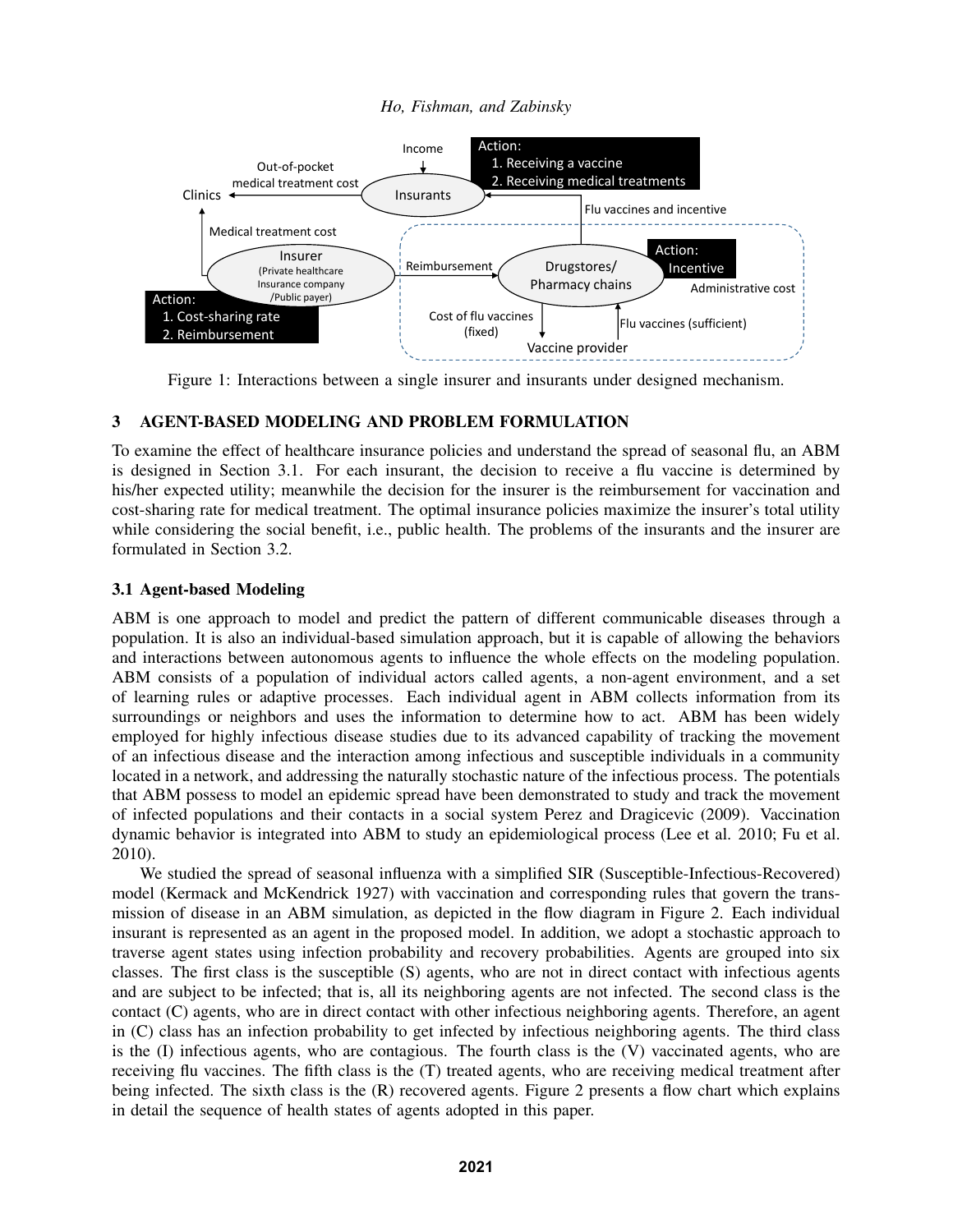

Figure 2: Flow diagram representing different infection phases with vaccination.

Population members in (S) susceptible class may be in contact with infectious neighboring agents (move into (C) in-contact class). In-contact agents may acquire the infection (move into the (I) infection class) by given infection probability. Agents in (I) infection class may infect its neighbors with a given probability. Infectious agents may become recovered (move into (R) recovered class) based on given recovery probability. Note that recovered agents will not return to the (S) class and are resistant to seasonal flu. Agents receiving medical treatment have higher recovery probability than agents without medical treatment. Note that at the start of the simulation, most of the agents fall in the (S) susceptible class and some fall in the (I) infectious class and due to voluntary vaccination behavior, some agents are in the (V) vaccinated class. The agents calculate their expected utility associated with the insurance policy to decide whether to get vaccinated. Note that decisions "Is insurant vaccinated?" and "Is insurant receiving medical treatment?" in the flow diagram are answered by the insurants; the other questions are determined by their neighbors or given probabilities.

### 3.2 Problem Formulation with Stackelberg Vaccination Game

ABM in the previous section models the spread of seasonal influenza based on the six classes of infection phases. In this section, we consider the actions of insurants, i.e., receiving vaccination and seeking medical treatments. We model the dynamic interaction between the insurer and insurants as a SVG defined as follows.

# Stackelberg vaccination game

The SVG is a two stage game played by a single insurer (an insurance company or public payer) and multiple insurants. The insurance company/public payer and insurants are modeled as leader and followers, respectively. The insurer moves first by announcing the policies, i.e., incentive and cost-sharing rate to insurants, and each insurant takes an action by determining whether to get a vaccination or not in each time step after the announcement. If an insurant that is not vaccinated is infected, another action is to determine whether or not to seek medical attention.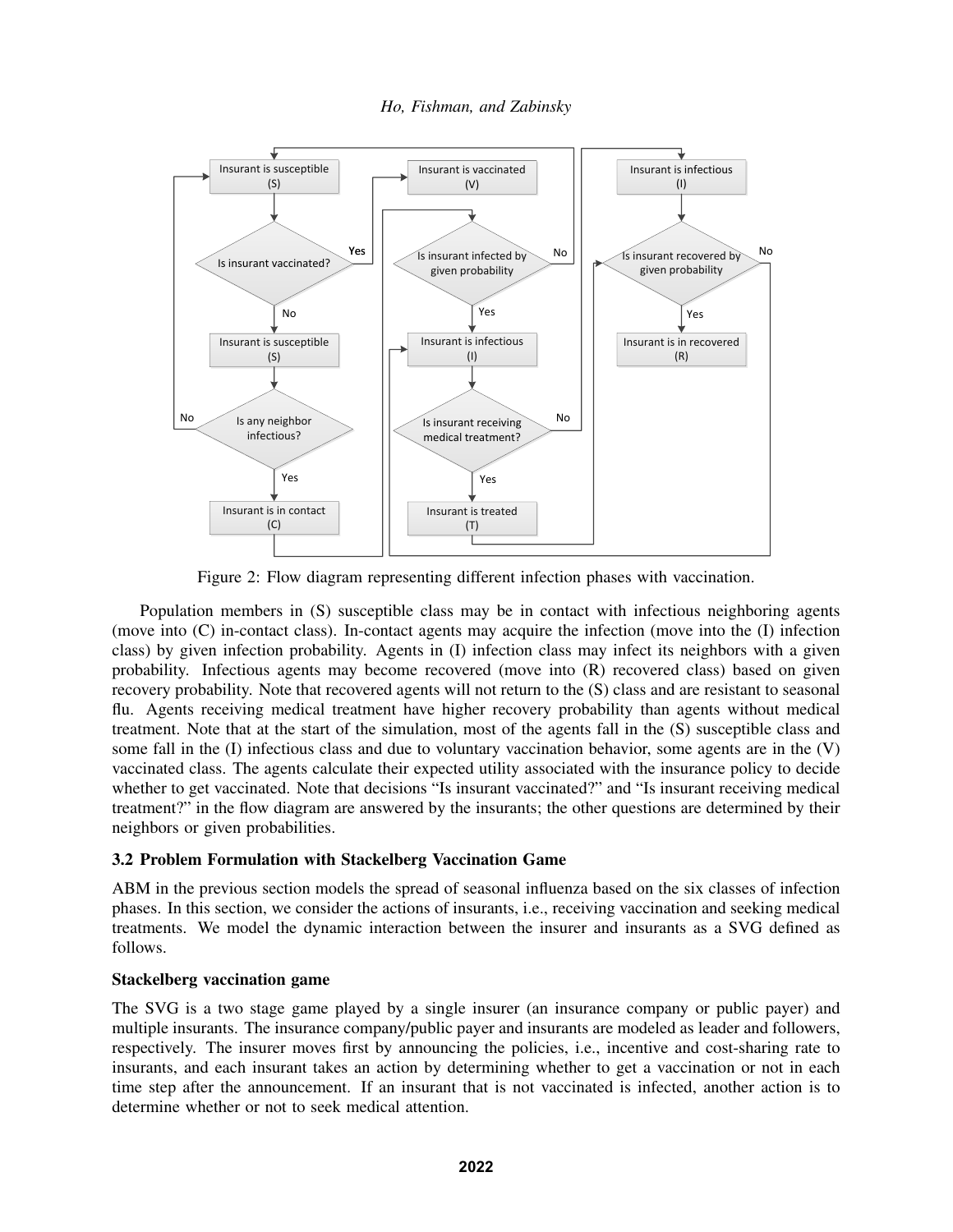| Table 1: Notations for SVG modeling. |  |  |  |
|--------------------------------------|--|--|--|
|--------------------------------------|--|--|--|

| Notation         | Description                                                                                       |  |  |  |  |
|------------------|---------------------------------------------------------------------------------------------------|--|--|--|--|
| $W_i$            | Insurant <i>i</i> 's initial stock of health capital.                                             |  |  |  |  |
| $C_{dir,inf}$    | Direct infection cost, i.e., incremental healthcare cost of treating insurants infected with flu. |  |  |  |  |
|                  | Indirect infection cost, e.g., incremental loss of productivity and the possibility of pain among |  |  |  |  |
| $c_{ind,inf}$    | insurants infected with flu.                                                                      |  |  |  |  |
| $c_{dir,vac}$    | Direct vaccination cost, i.e., vaccine acquisition cost of flu vaccines from wholesalers apiece.  |  |  |  |  |
| $c_{ind,vac}$    | Indirect vaccination cost, e.g., the value of work loss time for vaccination.                     |  |  |  |  |
| $r_{sharing}$    | Cost-sharing rate in healthcare insurance.                                                        |  |  |  |  |
| $\gamma_{inc}$   | Incentive in healthcare insurance given to vaccinated insurant.                                   |  |  |  |  |
| $\gamma_r$       | Reimbursement given to drugstores/pharmacy chains.                                                |  |  |  |  |
| $p_{\text{vac}}$ | Proportion of the vaccinated population.                                                          |  |  |  |  |
| $P_{i,unv}(v)$   | Probability that an unvaccinated insurant $i$ will eventually be infected given $\nu$             |  |  |  |  |
|                  | infectious neighbors.                                                                             |  |  |  |  |
| $P_{i, vac}(v)$  | Probability that a vaccinated insurant <i>i</i> will eventually be infected $(= 0)$ .             |  |  |  |  |
| $P_{i,tre}$      | Probability that an infected insurant <i>i</i> being treated will recover from the flu.           |  |  |  |  |
| $P_{i,unt}$      | Probability that an infected insurant $i$ not being treated will recover from the flu.            |  |  |  |  |
| $\Phi_{inf}$     | Proportion of the infected population.                                                            |  |  |  |  |
| $\Phi_{vac}$     | Proportion of the vaccinated population.                                                          |  |  |  |  |
| $\phi_{tre}$     | Proportion of the infected population that receives medical treatment.                            |  |  |  |  |
| $c_{adm}$        | Vaccine administration cost for vaccine providers, e.g., drugstores/pharmacy chains.              |  |  |  |  |

#### 3.2.1 Vaccination Problem of the Insurant

The expected utility of the insurant depends on whether s/he eventually gets infected or vaccinated. The net income notation *I* has two subscripts where the first one indicates whether the individual insurant receives a vaccination or not (subscript *vac* if the individual insurant is vaccinated and subscript *unv* otherwise), and the second one indicates whether the individual insurant eventually gets infected or not (subscript *inf* if the individual is infected and subscript *uni* otherwise).

All parameters used in SVG are defined in Table 1. The parameter  $W_i$  is intended to reflect Grossman's measure of initial stock of health capital, and can be increased or decreased by insurant *i*'s health investment for each period, e.g., decisions of vaccination and treatment seeking (Grossman 1972). If the insurant *i* decides not to receive a flu vaccine, the net income is  $(I_{unv,uni}, I_{unv,inf})$  =  $(W_i, W_i - r_{sharing}c_{dir, inf} - c_{ind, inf})$ , and if the insurant *i* decides to receive a flu vaccine, the net income is  $(I_{vac,uni}, I_{vac,inf}) = (W_i - c_{ind,vac} + \gamma_{inc}, W_i - c_{ind,vac} + \gamma_{inc} - r_{sharing}c_{dir,inf} - c_{ind,inf})$ . The insurant *i* has the utility function *U<sup>i</sup>* . All individuals are assumed to be risk-averse, i.e., *U<sup>i</sup>* is a convex, increasing function for all *i*. Insurant *i*'s expected utility for a particular time period is represented by corresponding net income and infection probability and whether the insurant is infected. The expected utility of an unvaccinated insurant is

$$
E_{i,unv} = (1 - P_{i,unv})U_i(I_{unv,uni}) + P_{i,unv}U_i(I_{unv,inf}).
$$
\n(1)

At each step, the insurant will be infected based on infection probability *Pi*,*unv*, which changes each step according to the health state of insurant's neighbors. Here we adopt the probability of a susceptible insurant being infected from Schimit and Monteiro (2011),

$$
P_{i,uvw}(v) = (1 - e^{-kv}),
$$
\n(2)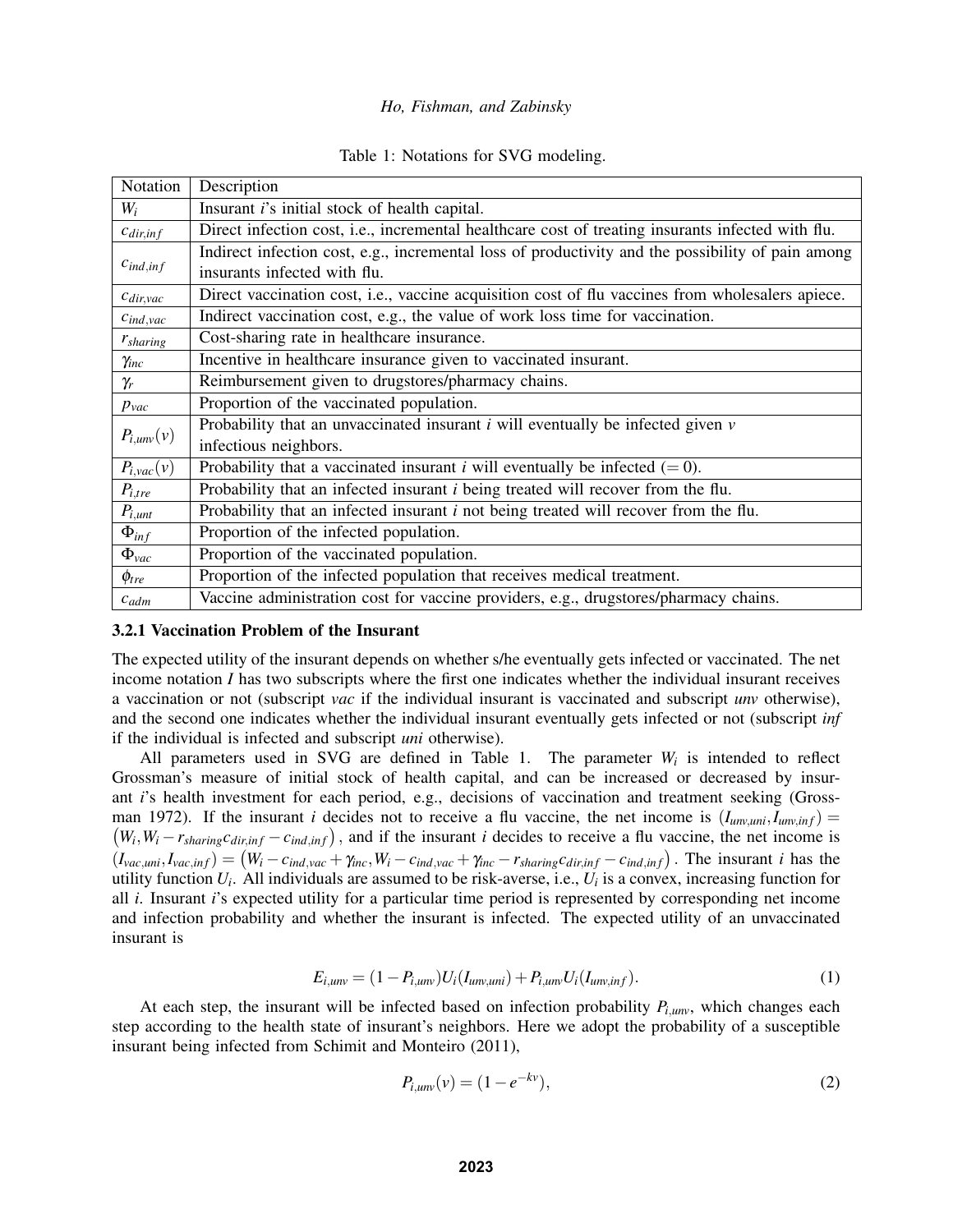where  $\nu$  is the number of infected neighbors connected to insurant *i* and *k* is a parameter related to the flu infectivity. For an individual insurant, a large value of *v* and/or a large value of *k* results in a high probability of getting infected. If no neighbors are infected, i.e.,  $v = 0$ , then the probability of getting infected for the insurant is 0, i.e.,  $P_{i,unv}(0) = 1$ . The CDC counts the number of infected cases every single year and calculates notifiable disease rates (U.S. Department of Health and Human Services 2015). Different ranges of *k* can be categorized in terms of severity of the flu owners and likelihood of being transmitted, see the Morbidity and Mortality Weekly Report (MMWR) (Centers for Disease Control and Prevention (CDC) 2016). The expected utility of vaccinated insurant is formulated as follow,

$$
E_{i, vac} = (1 - P_{i, vac})U_i(I_{vac, uni}) + P_{i, vac}U_i(I_{vac, inf}).
$$

Due to the assumption of complete immunity,  $P_{i, vac} = 0$ , thus,

$$
E_{i, vac} = U_i(I_{vac, uni}).
$$
\n(3)

On any given day, if  $E_{i, vac} \ge E_{i, unv}$ , then the insurant decides to receive a flu vaccine; otherwise they may still receive a flu vaccine in the future based on the same decision rule. That is, insurants choose whether or not to vaccinate based on their respective expected utilities with and without vaccination. If the insurant does not get vaccinated today, s/he can still receive a vaccination on the following day.

Once the insurant is infected, s/he chooses whether or not to receive treatment based on the expected utilities for receiving or not receiving medical treatment. Similarly, the net income notation *I* here also has two subscripts where the first one indicates whether the individual insurant receives medical treatment or not (subscript *tre* if the individual insurant receives medical treatment and subscript *unt* otherwise), and the second one indicates whether the individual insurant eventually recovers from the flu or not (subscript *inf* if the individual is still infected and subscript *rec* otherwise). If the insurant *i* decides not to receive medical treatment, the net income is  $(I_{unt,inf}, I_{unt,rec}) = (W_i - c_{ind,inf}, W_i)$ . If the insurant *i* decides to receive medical treatment, the net income is  $(I_{tre,inf}, I_{tre,rec}) = (W_i - r_{sharing}c_{dir,inf} - c_{ind,inf}, W_i - r_{sharing}c_{dir,inf}).$ The expected utility of an untreated insurant is

$$
E_{i,unt} = (1 - P_{i,unt})U_i(I_{unt,inf}) + P_{i,unt}U_i(I_{unt,rec}).
$$
\n(4)

The expected utility of a treated insurant is

$$
E_{i,tre} = (1 - P_{i,tre})U_i(I_{tre,inf}) + P_{i,tre}U_i(I_{tre,rec}).
$$
\n(5)

On any given day, if  $E_{i,tre} \geq E_{i,unt}$ , then the insurant decides to receive medical treatment. As in the decision process of vaccination, if the insurant does not recover from the flu, s/he can still decide to receive medical treatment on the following day.

#### 3.2.2 Reimbursement and Cost-sharing Rate Setting Problem of the Insurer

From the perspective of the insurer, the purpose is to maximize the total expected utility from both vaccination and flu infection while considering the social benefit, i.e., public health state of the population. Let  $\Phi_{vac}$  ( $\gamma_{inc}$ ,  $r_{sharp}$ ) and  $\Phi_{inf}$  ( $\gamma_{inc}$ ,  $r_{sharp}$ ) be the proportion of the population that is vaccinated and infected, respectively, with response to reimbursement γ*inc* and cost-sharing rate *rsharing* and φ*tre* is the proportion of the infected population that receives medical treatment. We express the total utility due to vaccination and influenza spreading as

$$
\max_{\gamma_r, r_{sharing}} E_{Insurer}
$$
  
\n
$$
E_{Insurer} = N \left[ -\Phi_{vac} \gamma_r - \Phi_{inf} \phi_{tre} \left( 1 - r_{sharing} \right) c_{dir, inf} + w \left( 1 - \Phi_{inf} \right) \right],
$$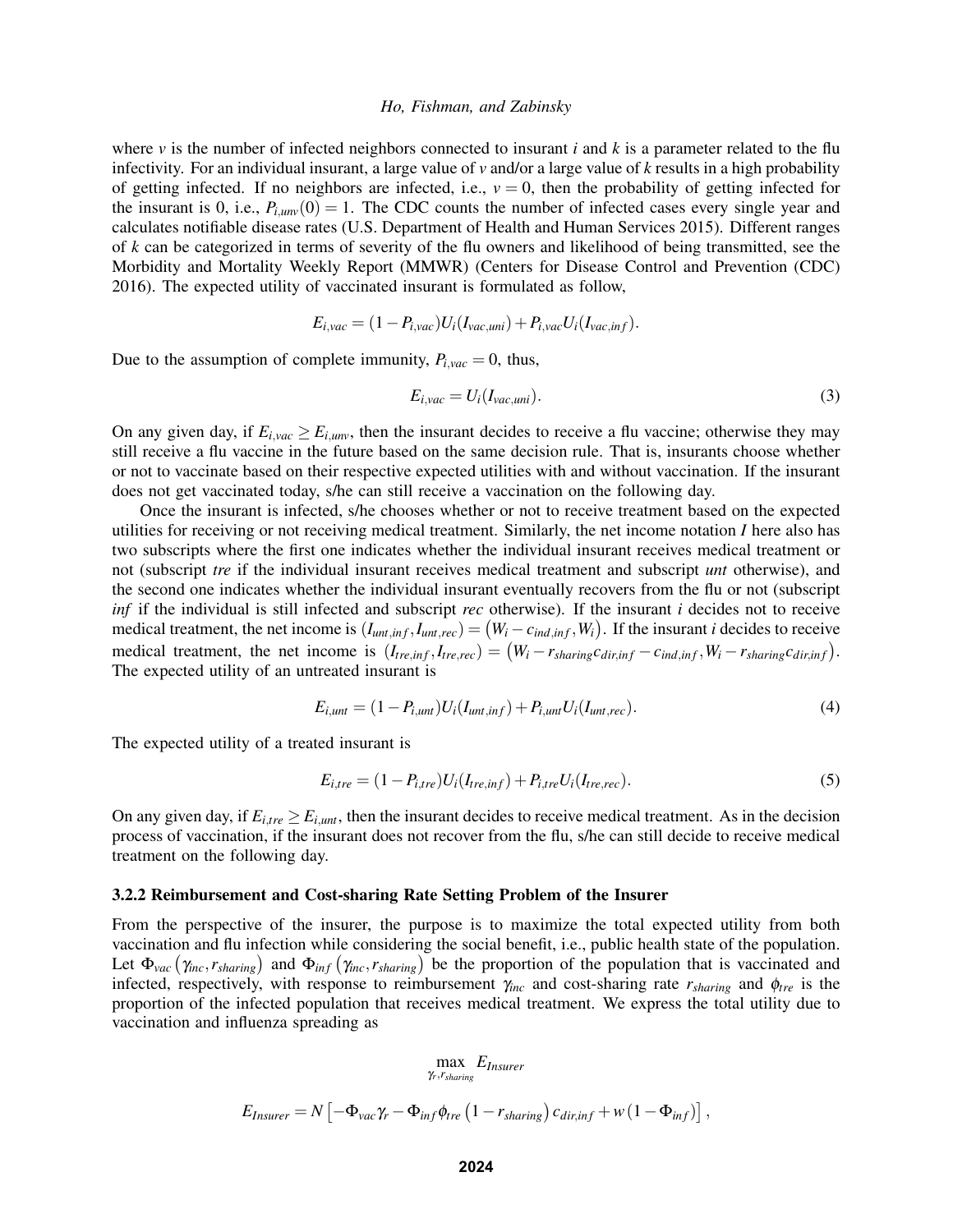where *N* is the population size, *w* is the weight of social benefit, e.g., if the insurer is the public payer, instead of private insurance company, the weight of social benefit should be higher because healthcare insurance is more like a welfare subsidy designed to aid the needs of the population. The meaning of other notations is shown in Table 1. Because *N* is simply a scale factor, the utility is unchanged if *N* is ignored for the purpose of maximization. The total utility can be rewritten as

$$
E_{Insurer} = -\Phi_{vac} \gamma_r - \Phi_{inf} \phi_{tre} \left(1 - r_{sharing}\right) c_{dir, inf} + w \left(1 - \Phi_{inf}\right)
$$

For drugstores/pharmacies/clinics, if the cost of providing a vaccine to an insurant exceeds the reimbursement for that vaccine from the insurance company, then they experience financial loss. Here we assume that the reimbursement is enough to cover vaccine acquisition cost and administration cost; the rest of reimbursement will be used as incentive,  $\gamma_{inc} = \gamma_r - c_{dir,vac} - c_{adm}$ . Thus we now maximize  $E_{Insurer}$ where γ*inc* and *rsharing* are design variables.

The simulation logic is presented as follows. The simulation models the behavior of insurants and the spread of seasonal influenza. The behavior of insurants is modeled as a two-stage process, i.e., vaccination and medical treatment receiving dynamics. In the first stage, each insurant decides whether or not to vaccinate in advance based on Equations (1) and (3). In the second stage, each insurant decides whether or not to receive medical treatment based on Equations (4) and (5). The insurants only interact with their connecting neighbors, i.e., neighboring nodes. The simulation proceeds over iterations and one iteration can be seen as one decision making period (e.g., one day). The insurer's incentive policy *rsharing* and cost-sharing rate γ*inc* are determined at the beginning of simulation. An insurant's decision is determined via comparing expected utilities based on the income, probability of being infected, indirect cost of vaccination, reimbursement and their neighboring nodes' health states, etc. At the end of each iteration, ABM is used to simulate the process of influenza spreading and health states of all insurants will be updated. The spreading continues until all infected insurants have recovered and there are no more newly infected insurants.

# 4 EXPERIMENTS

In order to derive the optimal reimbursement and cost-sharing policies, we model the interactions between insurer and insurants in SVG considering each insurant's vaccination and medical treatment behaviors. The insurer adopts coinsurance as his/her cost-sharing policy. The simulation model is implemented in the ABM programming language NetLogo. Experiments are conducted with a social contact network where each node represents an agent, i.e., insurant, and each link connecting between nodes represents a close contact through which infection may spread. In the simulation setting, average contact nodes, i.e., average number of neighboring nodes, is an input to our graph network. The setting of average contact agents in population has potential effects on the behaviors of individual agent. For example, the more neighboring agents the infectious agent has, the more chance that the neighboring agents may get infected, leading to fast infection transmission. However, higher probability of getting infected may lead to higher vaccination rate. Here we set the average number of neighbors of individual nodes to 30.

In the experiment, to demonstrate the population-level behavior, we run the spread of seasonal influenza in a closed population of 400 agents. Initially 25 agents are infected and 20 agents volunteer to get a vaccination. All simulation results are averaged over 30 replications. The 95% confidence intervals are calculated, and shown on the graphs when they are not too narrow.

# 4.1 Vaccination Behavior of the Insurants

In this section, we examine the behavior of insurants by changing the reimbursement and cost-sharing rate.

# 4.1.1 Effect of Reimbursement on Network Status

First we change γ*inc* to examine the effect of reimbursement (incentive) on vaccination behavior of agents. The  $r_{sharing}$  is set to 0.6,  $W_i = 160$ ,  $c_{dir, inf} = 200$ ,  $c_{ind, inf} = 75$ ,  $c_{ind, vac} = 75$ ,  $k = 0.01$ ,  $P_{i, unit} = 30\%$ ,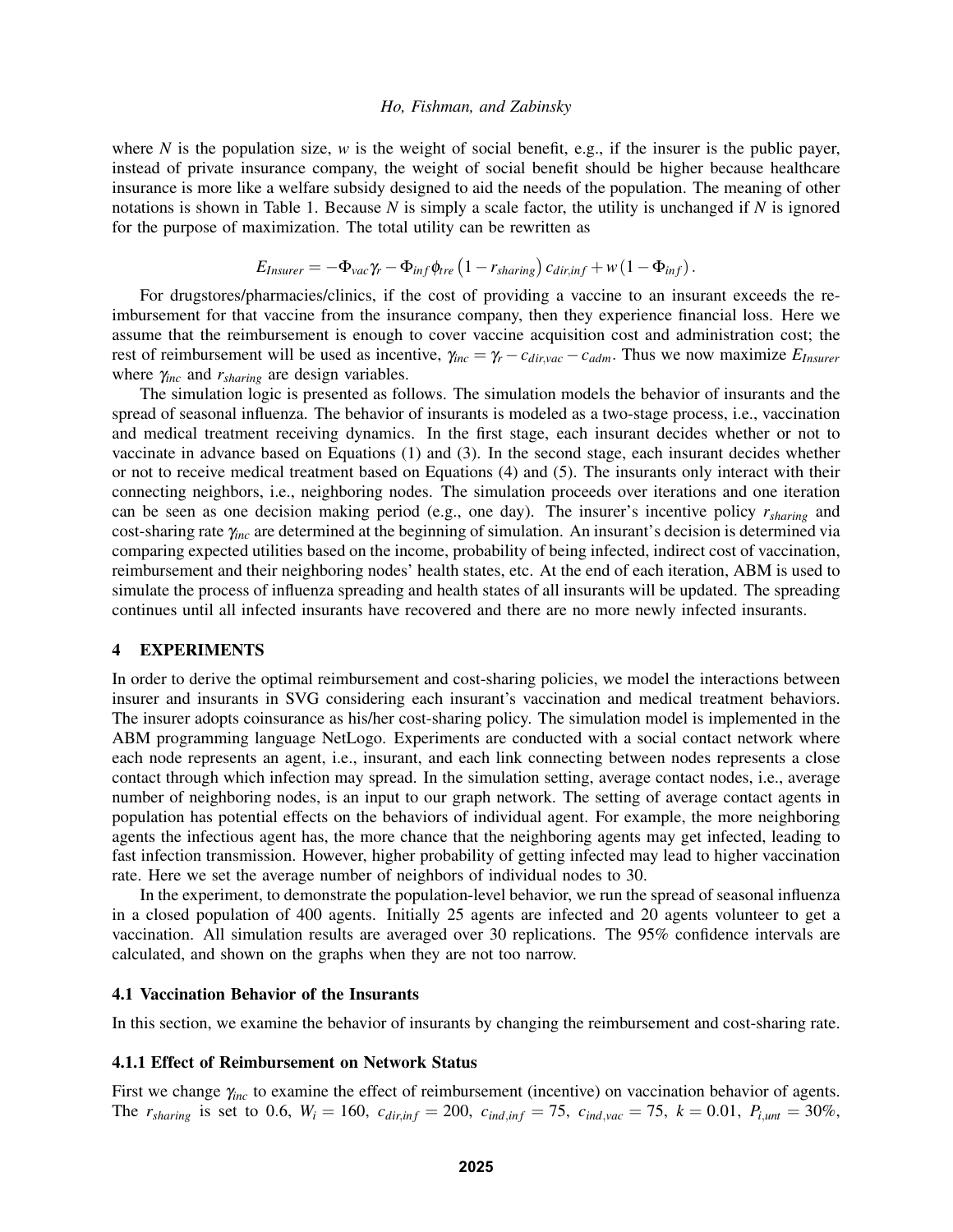

(a) Network status with respect to reimbursement (b) Network status with respect to cost-sharing rate

Figure 3: Vaccination and medical treatment receiving behaviors.

Table 2: Parameter values.

| parameter | value | parameter      |        | value    parameter | value | parameter     | value |
|-----------|-------|----------------|--------|--------------------|-------|---------------|-------|
| W         | 160   | $C_{dir, inf}$ | 200    | $C_{ind,inf}$      | 75    | $c_{ind,vac}$ | 30    |
| v         | 0.001 | $i$ .unt       | $30\%$ | i.tre              | 50%   | W             | 30    |

 $P_{\text{i},\text{tree}} = 50\%$ , and  $w = 20$ . As shown in Figure 3(a), the higher reimbursement causes higher vaccination rate and lower infection rate. When the vaccination rate is larger than 80%, the infection rate is less than 10%. That is, the vaccination behavior achieves indirect protection through herd immunity. The treatment rates in this experiment are all 0.

### 4.1.2 Effect of Cost-sharing Rate on Network Status

Next we change *rsharing* to examine the effect of cost-sharing policy on vaccination and medical treatment receiving behavior of agents. The  $\gamma_{inc}$  is set to \$20,  $W_i = 160$ ,  $c_{dir, inf} = 600$ ,  $c_{ind, inf} = 400$ ,  $c_{ind, vac} = 100$ ,  $k = 0.01$ ,  $P_{i,unt} = 50\%$ ,  $P_{i,tre} = 80\%$ , and  $w = 20$ . Figure 3(b) shows that the higher cost-sharing rate results in higher vaccination rate and lower infection rate. We also note that cost-sharing has no effect on the medical treatment rate, which remains constant at approximately 80%, implying agents tend to get a flu vaccine in advance rather than receive medical treatment when being infected. Figures 3(a) and 3(b) indicate that the reimbursement and cost-sharing are promising incentive policies to encourage vaccination and prevent the spread of the flu in the population.

# 4.2 Optimal Reimbursement and Cost-sharing Policies of the Insurer

Table 2 lists the data that are used for deriving the optimal solutions and simulation inputs. Note that flu infectivity *k* in  $P_{i,uvv}$  is fixed during the simulation but *v* may change over each iteration. The following parameters are examined in our simulation: 1) the infectivity of seasonal flu *k*, 2) the severity of illness *P*<sub>*i*,*unt*</sub>, and 3) direct infection cost  $C_{dir, inf}$ . We collect the following results in the simulation: 1) different population-level health status in a social contact network, i.e., final vaccination rate, infection rate, and rate of receiving medical treatment, and 2) the optimal utility and insurance policies of the insurer. All simulation results are averaged over 30 replications.

# 4.2.1 Comparison of Different Infection Rates of Flu

First, we examine a fundamental scenario with different abilities to establish an infection, i.e., probability the flu spreads among agents,  $P_{i,unv}(v)$ . We manipulate the parameter *k* in Equation (2) to represent infectivity starting with 0.001 and then every 0.005 to 0.04. Figure 4(a) shows the vaccination and infection rates, and Figure 4(b) shows the optimal reimbursement policy and utility with different infectivities. It is observed that when the infectivity of flu is low, i.e.,  $k = 0.001$ , it is not necessary to get vaccinated due to the low probability to get infected. The vaccination rate becomes significantly increased even the optimal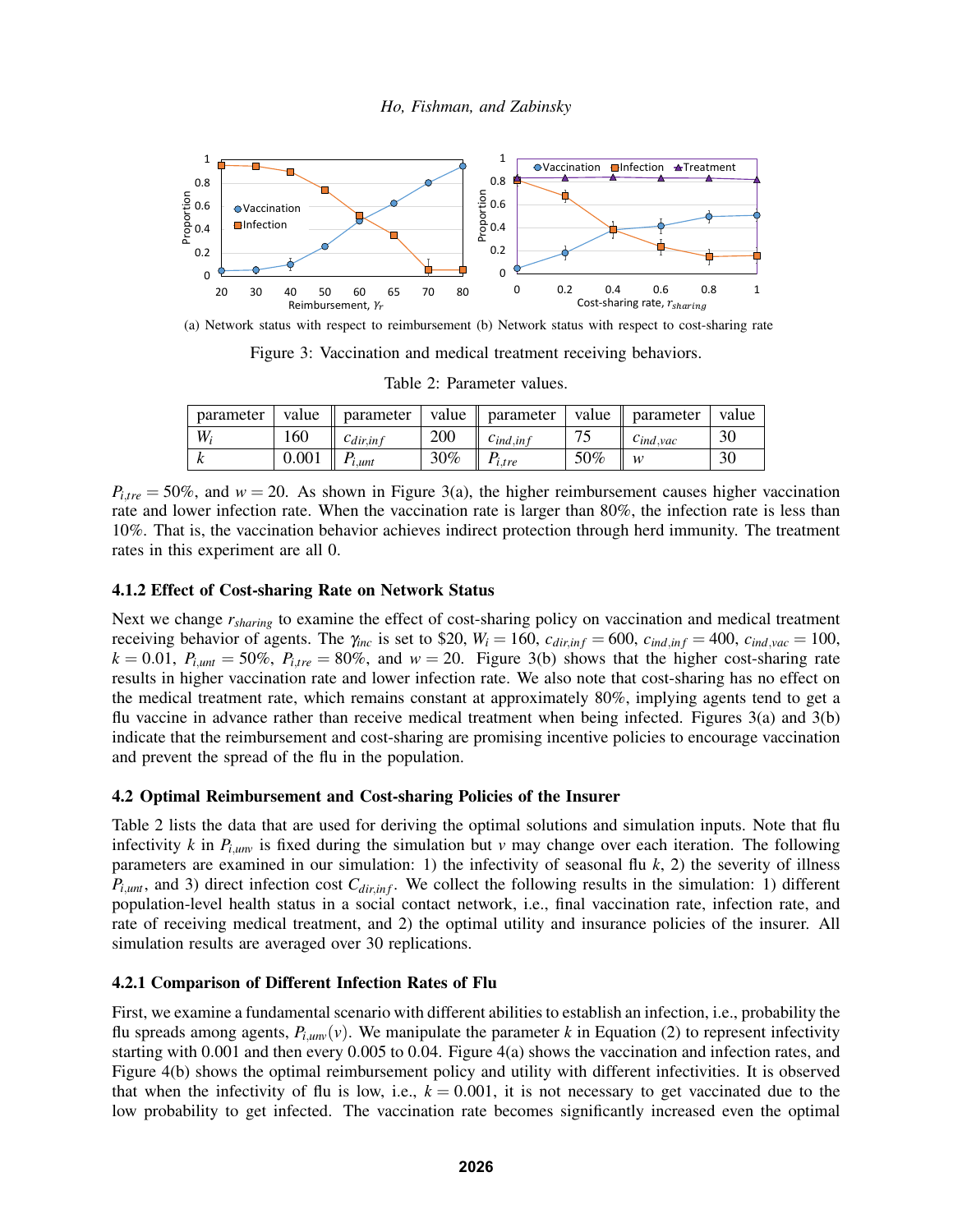



Figure 4: Health status of the population and optimal reimbursement and cost-sharing policies in different comparisons.

reimbursement is decreased when the infectivity increases. Note that as  $k \ge 0.03$ , the agents tend to get a flu vaccine even without reimbursement. Since the difference in recovery rate with and without treatment is small, the medical treatment rate is zero for all the value of *k*. From 4(b), it is observed that the utility of the insurer first decreased and then increased as *k* increases due to lower reimbursement. From Figures 4(a) and 4(b), it is suggested that reimbursement policy is an effective approach to maintain low infection rate with a highly contagious flu.

# 4.2.2 Comparison of Different Flu Severities

Next we change the severity of flu, i.e., recovery rate, using *Pi*,*unt* every 10%. We set *Pi*,*tre* to 20% more than *P*<sub>*i*,*unt*</sub>. As shown in Figure 4(c), the optimal reimbursement policy effectively prevents the spread of flu due to high vaccination rate as the recovery rate is low. As recovery rate is increased, the optimal reimbursement is decreased but the infection rate in the population is still low. The first reason is because some agents still get vaccinated. The other reason is that the infected agents recover quickly before infecting their neighbors. Figure 4(d) shows that the utility of the insurer increases even though the optimal reimbursement does not change with recovery rate from 50% to 80%. The reason is because when both vaccination and infection rates are decreased, the total direct vaccination cost is decreased and social benefit is increased.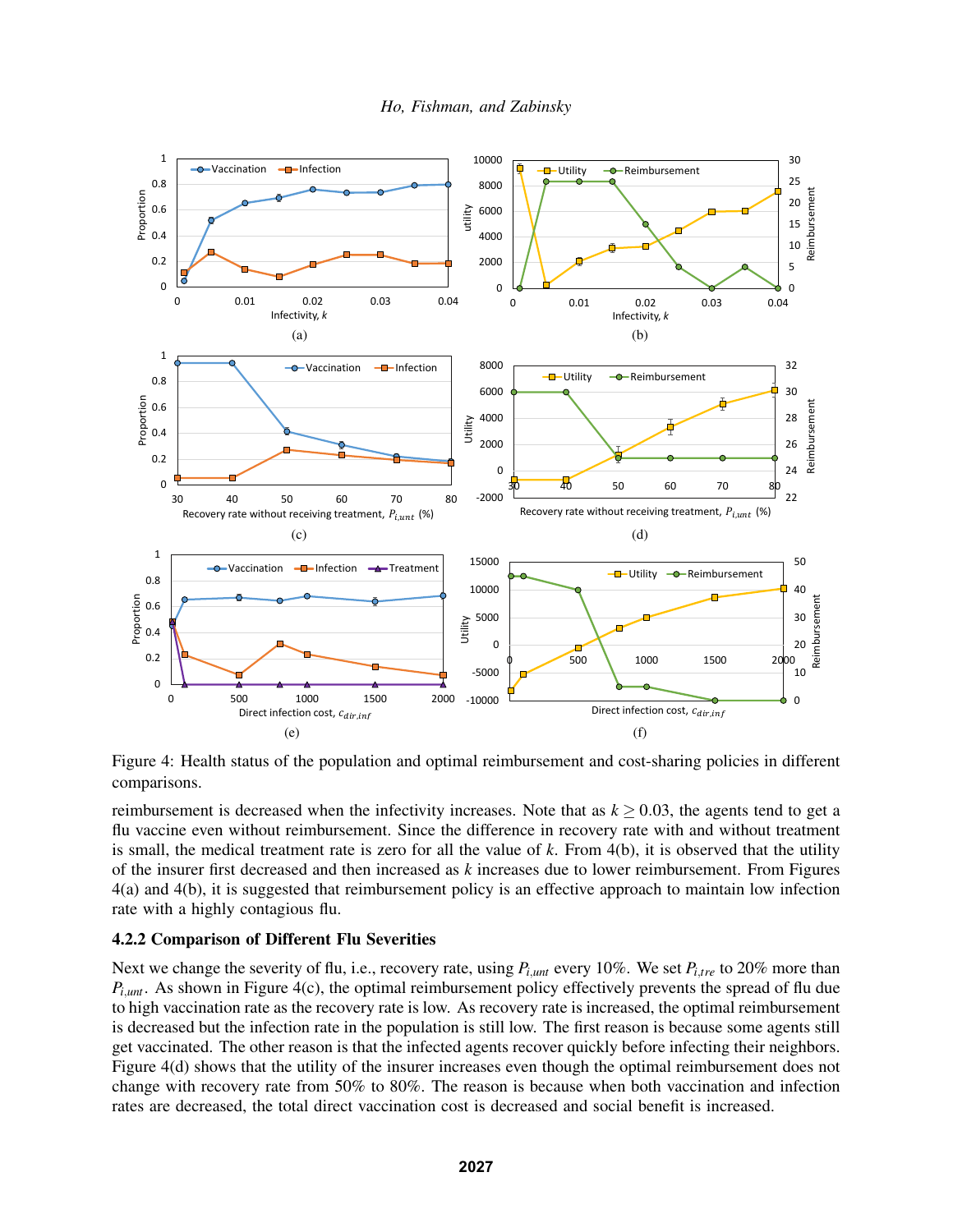## 4.2.3 Comparison of Different Direct Infection Costs

Last we compare the effect of direct infection cost, i.e., medication cost, on the population using  $C_{dir,inf}$ starting with 10 and then every 500 to 2000; in addition, points at 100 and 800 are added to aid resolution when things change quickly. Figures 4(e) and 4(f) show the vaccination and infection rates, and optimal reimbursement and utility with respect to different direct infection cost. It is observed that the low medication cost results in lower vaccination rate and the agents tend to receive medical treatment (treatment rate = infection rate). When the cost is 500 or above, the medical treatment rate drops to zero. Note that the optimal cost-sharing policy with  $C_{dir, inf} = 10$  is 40%. Instead of setting highest cost-sharing rate 60%, the insurer sets lower cost-sharing rate, resulting in higher treatment rate. That is, the insurer is more willing to see infected agents receive medical treatment rather than get vaccinated in advance when the medication cost is low. As the medication cost increases, the vaccination rate grows even with decreasing reimbursement, causing lower infection rate. It is noted in Figure 4(f) that the utility increases when medication cost increases. The reason is because higher medication cost and vaccination rate result in zero medical treatment and reimbursement cost and higher social benefit.

# 5 CONCLUSIONS

This paper proposes an incentive-based insurance policy to prevent the spread of a seasonal influenza for a single health insurer and multiple insurants. Dynamic interaction between the insurer and the insurants is modeled as a Stackelberg vaccination game to examine the individual-level behavior of each insurant. The proposed mechanism enables the insurer to set optimal insurance policies, reimbursement and cost-sharing rate, to maximize its utility which is in terms of medication and vaccination cost and social benefit during the seasonal flu season. ABM has been developed to simulate the propagation of influenza through a population. Experimental results indicate that (1) both reimbursement and cost-sharing policies are effective approaches to encourage vaccination behavior; and (2) the designed mechanism can motivate the insurants to maintain a low infection rate in the population with respect to different infectivity and severities of the flu and different direct infection cost while taking vaccination and medication cost paid by insurer and social benefit into consideration.

## **REFERENCES**

Barrett, S. 2007. "The Smallpox Eradication Game". *Public Choice* 130 (1): 179–207.

- Bauch, C. T., and D. J. D. Earn. 2004. "Vaccination and the Theory of Games". *Proceedings of the National Academy of Sciences of the United States of America* 101 (36): 13391–13394.
- Bauch, C. T., A. P. Galvani, and D. J. D. Earn. 2003. "Group Interest Versus Self-Interest in Smallpox Vaccination Policy". *Proceedings of the National Academy of Sciences* 100 (18): 10564–10567.
- Betsch, C., R. Bohm, and G. B. Chapman. 2015. "Using Behavioral Insights to Increase Vaccination Policy Effectiveness". *Policy Insights from the Behavioral and Brain Sciences* 2 (1): 61–73.
- Briss, P. A., L. E. Rodewald, A. R. Hinman, A. M. Shefer, R. A. Strikas, R. R. Bernier, V. G. Carande-Kulis, H. R. Yusuf, S. M. Ndiaye, and S. M. Williams. 2000. "Reviews of Evidence Regarding Interventions to Improve Vaccination Coverage in Children, Adolescents, and Adults". *American Journal of Preventive Medicine* 18 (1): 97–140.
- Bronchetti, E. T., D. B. Huffman, and E. Magenheim. 2015. "Attention, Intentions, and Follow-Through in Preventive Health Behavior: Field Experimental Evidence on Flu Vaccination". *Journal of Economic Behavior and Organization* 116:270–291.
- Centers for Disease Control and Prevention (CDC) 2015. "Flu Vaccination Coverage, United States, 2014- 15 Influenza Season". Available via http://www.cdc.gov/flu/fluvaxview/coverage-1415estimates.htm/ [accessed: 13 July 2016].
- Chapman, G. B., M. Li, J. Vietri, Y. Ibuka, D. Thomas, H. Yoon, and a. P. Galvani. 2012. "Using Game Theory to Examine Incentives in Influenza Vaccination Behavior". *Psychological Science* 23 (9): 1008–1015.